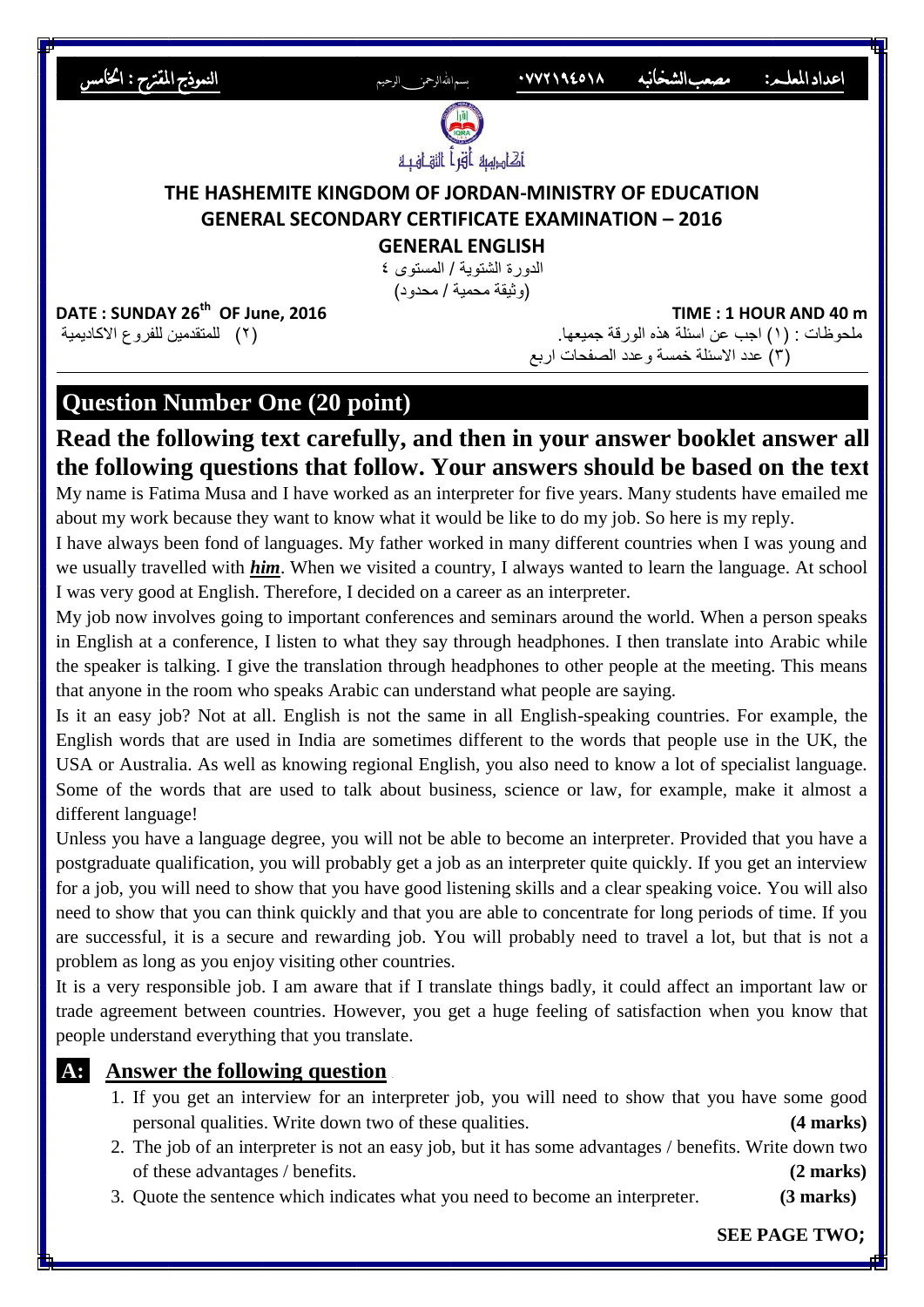|       |    | . Learning languages is not that easy thing but this opens the door for more ruttie careers<br>opportunities. Think of this statement and, in two sentences, write down your point of view. | $(2 \text{ marks})$    |
|-------|----|---------------------------------------------------------------------------------------------------------------------------------------------------------------------------------------------|------------------------|
|       |    | <b>B:</b> Literature spot                                                                                                                                                                   |                        |
|       |    | The earth was green, the sky was blue:                                                                                                                                                      |                        |
|       |    | I saw and heard one sunny morn                                                                                                                                                              |                        |
|       |    | A skylark hang between the two,                                                                                                                                                             |                        |
|       |    | A singing speck above the corn;                                                                                                                                                             |                        |
|       |    | The poet uses many examples of alliteration. Find one example.                                                                                                                              | $(2 \text{ marks})$    |
|       |    | <b>Question Number Two (15 point)</b>                                                                                                                                                       |                        |
| $A$ : |    | Choose the suitable item from t hose given in the box to complete each of the<br>following sentences and write it down in your ANSWER BOOKLET.                                              | $(8 \text{ marks})$    |
|       |    | proficiency<br>accidentally<br>mineral recruiting<br>dehydrated                                                                                                                             |                        |
|       | 1) | Athletes competing in very hot climates have to be very careful not to become                                                                                                               |                        |
|       |    | 2) Please reverse this last transaction it was done                                                                                                                                         |                        |
|       | 3) | a substance that is found naturally in the earth.                                                                                                                                           |                        |
|       | 4) | how to deal with conflict                                                                                                                                                                   |                        |
| B:    |    | Study the following sentences and write the answer in your ANSWER BOOKLET.                                                                                                                  |                        |
|       |    | 1) Even if things have been difficult for you, always <b>keep your chin up</b> , everything will be<br>normal and alright soon.                                                             |                        |
|       |    | 2) We're asking candidates to carry out them.                                                                                                                                               |                        |
|       |    | 3) Bob drives into the city where he is <b>having</b> a course.                                                                                                                             |                        |
| C:    |    | Complete the following sentences with the suitable words derived from<br>the words in box blow. There are more word than you need. Write the<br>answer down in your ANSWER BOOKLET.         |                        |
|       |    | 1)                                                                                                                                                                                          | (circulation)          |
|       | 2) |                                                                                                                                                                                             | (enthusiastically)     |
|       |    | الاستاذ : مصعب الشخانبة    ٩٤٥١٨ . ٧٧٢١٩٤٠                                                                                                                                                  | <b>SEE PAGE Three;</b> |

### 4. Find a word in the text which means **"having an affection or liking for someone or something"** ?

**(2 marks)**

- 5. What does the underlined word **" him "** refer to? **(2 marks)**
- 6. The job of an interpreter is a very responsible job. Suggest three ways to help the interpreter in his job. **(3 marks)**
- 7. Learning languages is not that easy thing but this opens the door for more future careers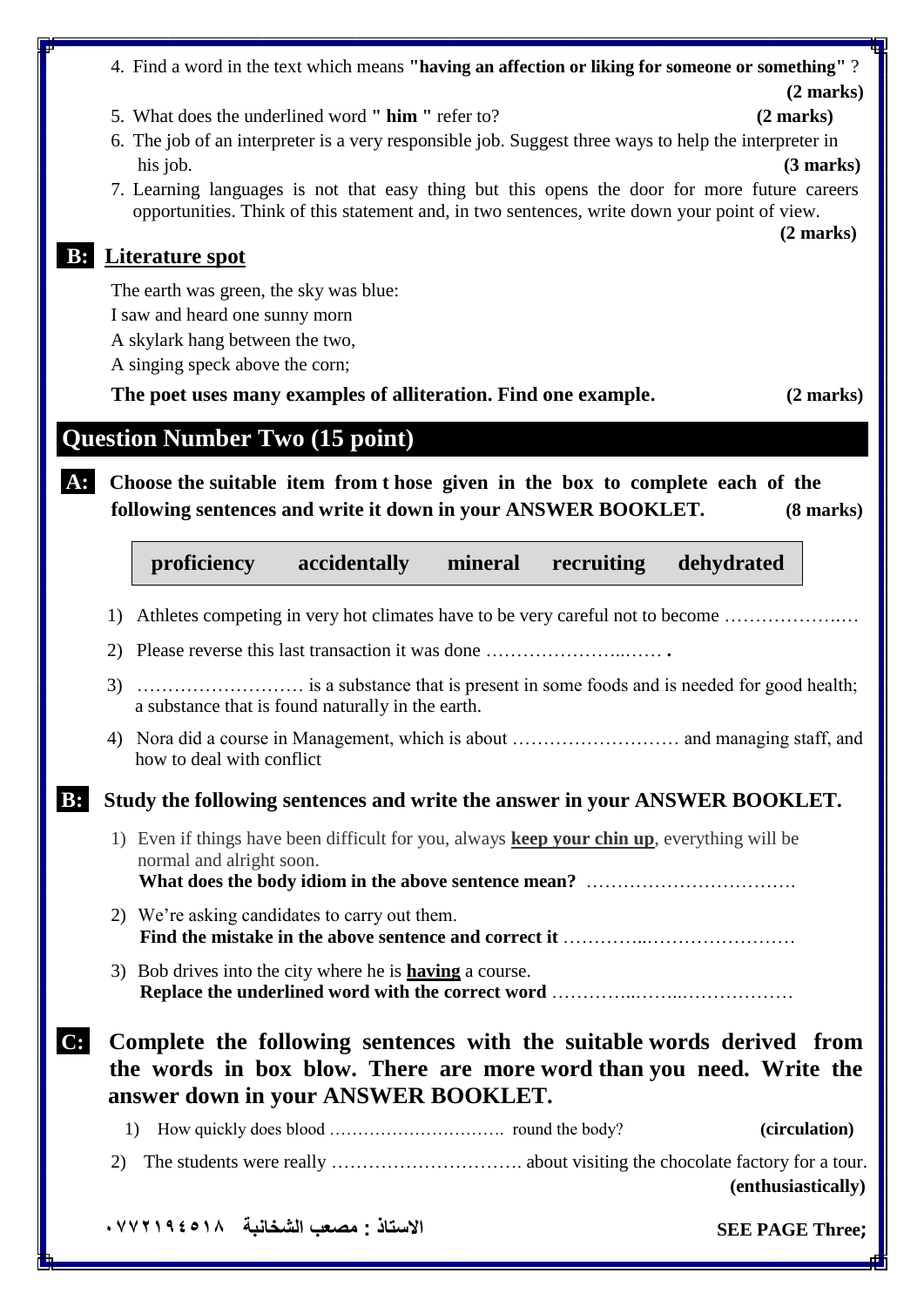# **Question Number Three (14 point)**

# **A: Correct the verbs / adjectives between brackets, then write your answers down in your ANSWER BOOKLET.** 1) We couldn't meet the manager yesterday. I wish we ………………….. him. **(meet)** 2) The weather this summer is even ……………………… than last summer. **(bad)** 3) Water turns to ice if the temperature ………………….……. below zero. **(fall)** 4) Our exams have already ……………………..…. by our teacher. **(mark)** 5) There weren't …………………… people there as I expected. **(many)** 6) It was too hot to go to the beach yesterday. If only it …………………… cooler. **(be) B:** . **Complete each of the following items so that new item has a similar meaning to the one before it, and write it down in your ANSWER BOOKLET.** 1) Living in Lissone is more peaceful than living in Milan. Living in Milan is ………………………………………….……… 2) Zoologist think that some rare animals will disappear in the future. Some rare animals ………………………………………….……… 3) How did you solve this puzzle? Could you explain ……………...………………..………….…… ? 4) The cheapest thing on the menu is apple juice. The least ………………………………………………...………… 5) What do you mean by 'mnemonics'? Do you mind telling me …………..…….……………..…………. ? 6) Oh no! I've forgotten my library book. I left it at home. I wish I ………………………………………………..…….……. **C: Study the following sentence and answer the question that follow, write the answer down in your ANSWER BOOKLET.** 1) **If** you get an interview for a job in pharmaceuticals, you will need to show real enthusiasm for the industry.  **What is the function of using "if clause" in the above sentence?** …………………………….. 2) We had to stop our movement **because** it was very stormy. **What is the function of using "because" in the above sentence?** ………………...…………… 3) My uncle is a very genius man. **He** always comes out with new ideas. **What is the function of using the pronoun "He" in the above sentence?** …………………… **Question Number Four (6 point) A: Complete each of the following sentences by adding the correct question tag to the end of each of them. Write the answer down in your ANSWER BOOKLET.** 1) Let's ask our teacher about this question, ……………………. ? 2) They cleaned their house, ………………………………...…...? 3) The children didn't play yesterday, ………………………..…. ? **B:** . **Read the situations and complete the sentences with the third conditional, using the word in brackets. Write the answer down in your ANSWER BOOKLET. SEE PAGE Four;**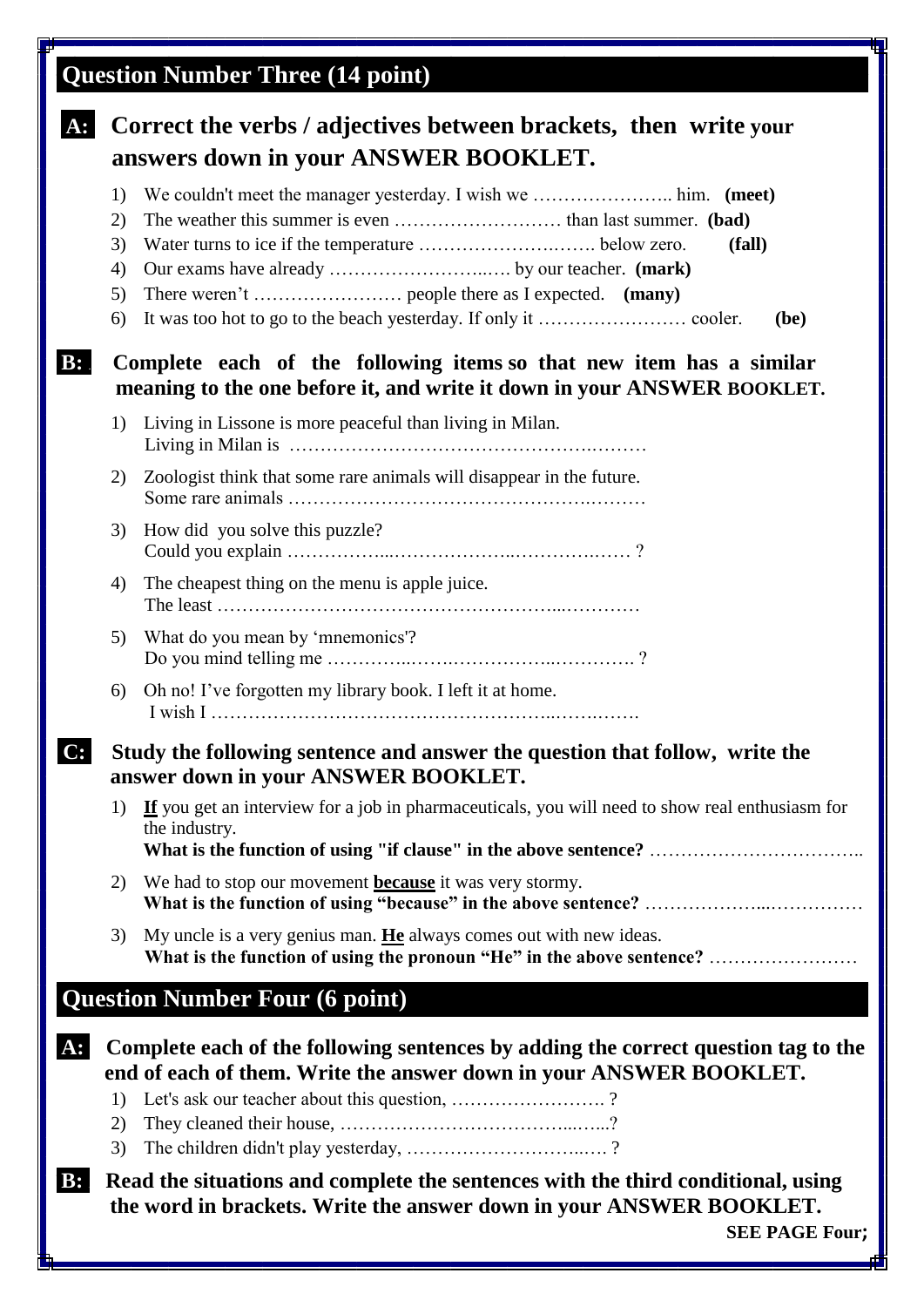1) I worked really hard the day before the exam. I got top marks. (might not)

…………………….……………………………….………………………

2) Sarah didn't update her C.V, so she wasn't able to get a better job. (could)

………………….………………………………….………………………

### **C: Study the following sentence, and rewrite the advice using the words in brackets. Write the answer down in your ANSWER BOOKLET.**

You should do a lot of research. (would)

………………………………………………………………

## **Question Number Four (15 point)**

### **A: EDITING (4 points)**

 **Imagine you are an editor in the Jordan Times. You are asked to edit the Following lines that have four mistakes (one spelling mistake, two punctuation mistake and one capitalization mistakes). Find out these four mistakes and correct them. Write the answers in your ANSWER BOOKLET.**

In finland, however, students are given less than half an hour of homework per night, Despite this, they achieve top marks in subjects like Maths and Science. The kontradictory views of the study suggest that the number and length of school days is not the only factor in determining whether students will succeed at school or not?

### **B:** . **GUIDED WRITING: (4 points)**

**Read the information in the tablet below, and then in your ANSWER BOOKLET, write two sentences comparing and contrasting letters with E-mails. Using appropriate linking words such as also, and, too, but …… etc.**

| <b>letters</b>          | <b>E-mails</b>        |
|-------------------------|-----------------------|
| slower                  | faster                |
| more expensive          | cheaper               |
| you can't attach photos | you can attach photos |

## **C:. FREEWRITING: (7 points)**

### **In your ANSWER BOOKLET, write a composition of about 120 words on ONE of the following:**

- 1) Write a persuasive letter to convince students at your school to study a subject of your choice at university.
- 2) Write an article about the experience of learning a language for your school newspaper.

#### **The End**

**االستاذ : مصعب الشخانبة 8554712770**